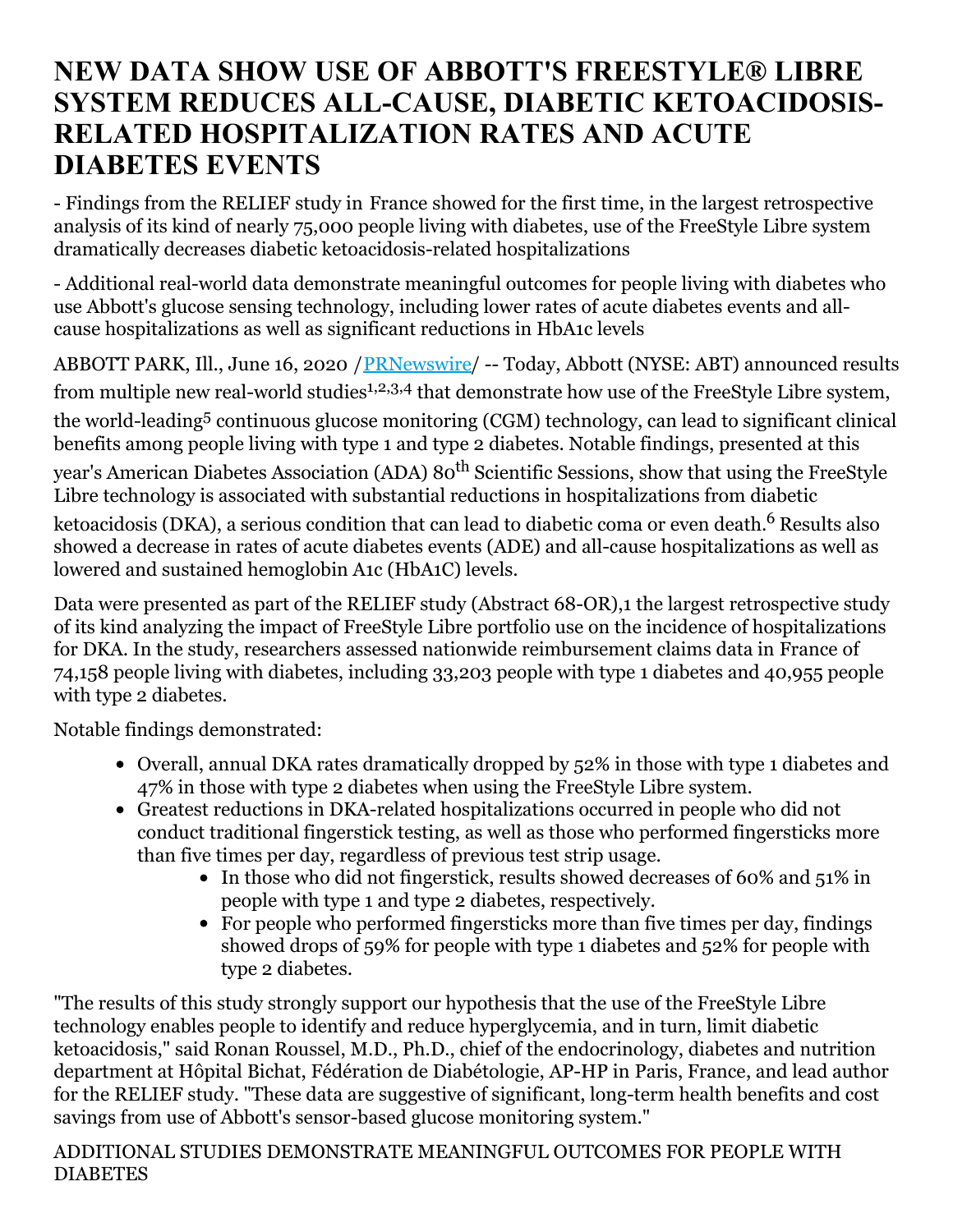Additional abstracts presented at ADA showed:

- **Sustainable HbA1c Decrease at 12 Months for Adults with Type 1 and Type 2 Diabetes Using the FreeStyle Libre System**2 (Abstract 74-LB): Through a realworld analysis of the National Diabetes Register in Sweden, researchers identified 39,554 people with type 1 or type 2 diabetes using the FreeStyle Libre system. A subgroup of people who had used the FreeStyle Libre system for nine to 15 months were able to significantly lower their HbA1C levels with a sustained effect at 12 months (0.44% drop in people with type 1 diabetes and a 0.66% reduction in those with type 2 diabetes). These A1c changes are usually associated with intensification of diabetes treatment regimens and highlight the important clinical benefits the FreeStyle Libre system may have in people with diabetes.
- **FreeStyle Libre System Use is Associated with Reduction in Inpatient and Outpatient Emergency Acute Diabetes Events (ADE) and All-Cause Hospitalizations in Patients with Type 2 Diabetes**3 (69-OR): In a retrospective, observational analysis of 1,244 people with type 2 diabetes on short-acting insulin in the U.S., researchers found use of the FreeStyle Libre system was associated with substantial reductions of 51% in acute diabetes events (ADE) and 28% in all-cause hospitalizations. These findings suggest positive health economics outcomes and use of the FreeStyle Libre technology, priced at a third of the cost of other CGMs, <sup>7</sup> provides significant cost-savings.
- **Utilization of Continuous Glucose Monitors is Associated with Reduction in Inpatient and Outpatient Emergency Acute Diabetes Events (ADE) Regardless of Prior Blood Test Strip Usage**4 (875-P): Through a retrospective, observational study of 12,521 people living with type 1 or type 2 diabetes in the U.S., researchers found that use of CGMs, including Abbott's FreeStyle Libre system, was associated with a 46% reduction in ADE, regardless of test strip usage prior to the start of using CGMs.

"These new data further reinforce the life-changing benefits of Abbott's glucose sensing technology in delivering meaningful outcomes for people living with both type 1 and type 2 diabetes," said Mahmood Kazemi, M.D., divisional vice president, global medical and scientific affairs and chief medical officer, Diabetes Care, Abbott. "Through improved glucose control and reductions in diabetes-related complications or hospitalizations, the findings underpin why millions of people globally choose our FreeStyle Libre system to manage their condition and improve their quality of life."

## **About the FreeStyle Libre System:**

Abbott's FreeStyle Libre technology, the #1 sensor-based glucose monitoring system used worldwide,5 reads glucose levels through a sensor that can be worn on the back of the upper arm, eliminating the need for fingersticks.<sup>8</sup> The FreeStyle Libre portfolio has changed the lives of more than two million people across 50 countries <sup>9</sup> and has secured partial or full reimbursement in 36 countries, including France, Ireland, Japan, the United Kingdom, and the U.S.

## **INDICATIONS AND IMPORTANT SAFETY INFORMATION**

FreeStyle Libre and FreeStyle Libre 14 day Flash Glucose Monitoring systems are continuous glucose monitoring (CGM) devices indicated for replacing blood glucose testing and detecting trends and tracking patterns aiding in the detection of episodes of hyperglycemia and hypoglycemia, facilitating both acute and long-term therapy adjustments in persons (age 18 and older) with diabetes. The systems are intended for single patient use and require a prescription.

**CONTRAINDICATIONS**: Remove the sensor before MRI, CT scan, X-ray, or diathermy treatment.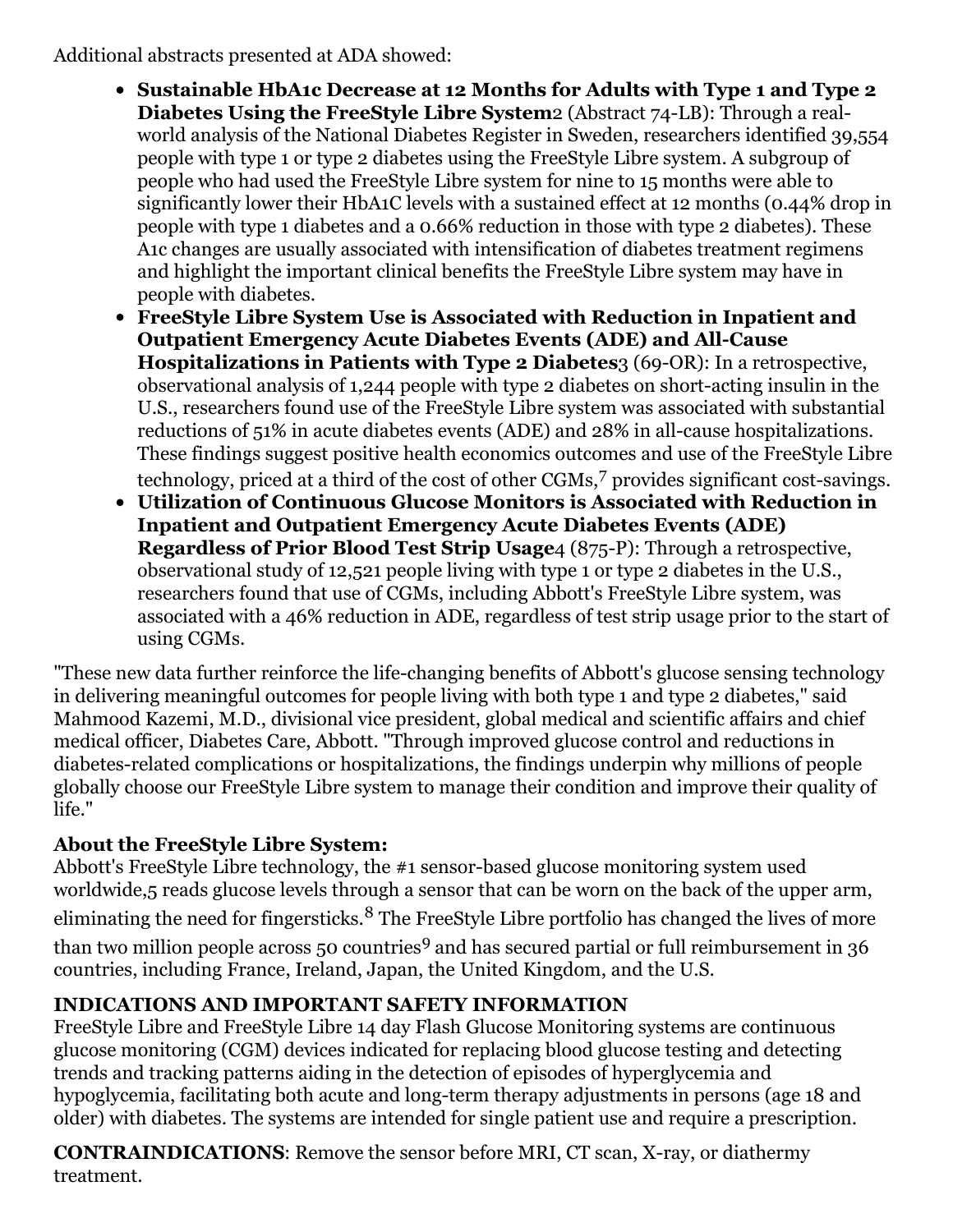**WARNINGS/LIMITATIONS**: Do not ignore symptoms that may be due to low or high blood glucose, hypoglycemic unawareness, or dehydration. Check sensor glucose readings with a blood glucose meter when Check Blood Glucose symbol appears, when symptoms do not match system readings, or when readings are suspected to be inaccurate. The system does not have alarms unless the sensor is scanned, and the system contains small parts that may be dangerous if swallowed. The system is not approved for pregnant women, persons on dialysis, or critically-ill population. Sensor placement is not approved for sites other than the back of the arm and standard precautions for transmission of blood borne pathogens should be taken. The built-in blood glucose meter is not for use on dehydrated, hypotensive, in shock, hyperglycemic-hyperosmolar state, with or without ketosis, neonates, critically-ill patients, or for diagnosis or screening of diabetes. When using FreeStyle LibreLink app, access to a blood glucose monitoring system is required as the app does not provide one. Review all product information before use or contact Abbott Toll Free (855-632- 8658) or visit [www.freestylelibre.us](https://c212.net/c/link/?t=0&l=en&o=2831837-1&h=3543484278&u=http%3A%2F%2Fwww.freestylelibre.us%2F&a=www.freestylelibre.us) for detailed indications for use and safety information.

## **About Abbott:**

Abbott is a global healthcare leader that helps people live more fully at all stages of life. Our portfolio of life-changing technologies spans the spectrum of healthcare, with leading businesses and products in diagnostics, medical devices, nutritionals and branded generic medicines. Our 107,000 colleagues serve people in more than 160 countries.

Connect with us at [www.abbott.com](https://c212.net/c/link/?t=0&l=en&o=2831837-1&h=613041732&u=https%3A%2F%2Fc212.net%2Fc%2Flink%2F%3Ft%3D0%26l%3Den%26o%3D2772355-1%26h%3D1009138289%26u%3Dhttp%253A%252F%252Fwww.abbott.com%252F%26a%3Dwww.abbott.com&a=www.abbott.com), on LinkedIn at [www.linkedin.com/company/abbott-/](https://c212.net/c/link/?t=0&l=en&o=2831837-1&h=1083020800&u=https%3A%2F%2Fc212.net%2Fc%2Flink%2F%3Ft%3D0%26l%3Den%26o%3D2772355-1%26h%3D126623637%26u%3Dhttp%253A%252F%252Fwww.linkedin.com%252Fcompany%252Fabbott-%252F%26a%3Dwww.linkedin.com%252Fcompany%252Fabbott-%252F&a=www.linkedin.com%2Fcompany%2Fabbott-%2F), on Facebook at [www.facebook.com/Abbott](https://c212.net/c/link/?t=0&l=en&o=2831837-1&h=2618369232&u=https%3A%2F%2Fc212.net%2Fc%2Flink%2F%3Ft%3D0%26l%3Den%26o%3D2772355-1%26h%3D549046598%26u%3Dhttp%253A%252F%252Fwww.facebook.com%252FAbbott%26a%3Dwww.facebook.com%252FAbbott&a=www.facebook.com%2FAbbott) and on Twitter @AbbottNews and @AbbottGlobal.

<sup>1</sup> Roussel et al. Dramatic drop in ketoacidosis rate after FreeStyle Libre system initiation in type 1 and type 2 diabetes in France, especially in people with low self-monitoring of blood glucose (SMBG): a nationwide study.

<sup>2</sup> Eeg-Olofsson et al. Sustainable HbA1c decrease at 12 months for adults with Type 1 and Type 2 Diabetes using the FreeStyle Libre System: a study within the National Diabetes Register in Sweden.

<sup>3</sup> Bergenstal et al. FreeStyle Libre® System Use Is Associated with Reduction in Inpatient and Outpatient Emergency Acute Diabetes Events and All-Cause Hospitalizations in Patients with Type 2 Diabetes.

<sup>4</sup> Hirsch et al. Utilization of Continuous Glucose Monitors is Associated with Reduction in Inpatient and Outpatient Emergency Acute Diabetes Events Regardless of Prior Blood Test Strip Usage.

<sup>5</sup> Data on file, Abbott Diabetes Care. Data based on the number of users worldwide for the FreeStyle Libre system compared to the number of users for other leading personal use, sensor-based glucose monitoring systems.

<sup>6</sup> DKA (Ketoacidosis) and Ketones. American Diabetes Association. [https://www.diabetes.org/diabetes/complications/dka-ketoacidosis-ketones](https://c212.net/c/link/?t=0&l=en&o=2831837-1&h=790790842&u=https%3A%2F%2Fwww.diabetes.org%2Fdiabetes%2Fcomplications%2Fdka-ketoacidosis-ketones&a=https%3A%2F%2Fwww.diabetes.org%2Fdiabetes%2Fcomplications%2Fdka-ketoacidosis-ketones).

<sup>7</sup> Based on a comparison of list prices of the FreeStyle Libre portfolio versus competitor CGM systems. The actual cost to patients may or may not be lower than other CGM systems, depending on the amount covered by insurance, if any.

<sup>8</sup> Fingersticks are required for treatment decisions when you see Check Blood Glucose symbol, when symptoms do not match system readings, when you suspect readings may be inaccurate, or when you experience symptoms that may be due to high or low blood glucose.

<sup>9</sup> Data on file, Abbott Diabetes Care.